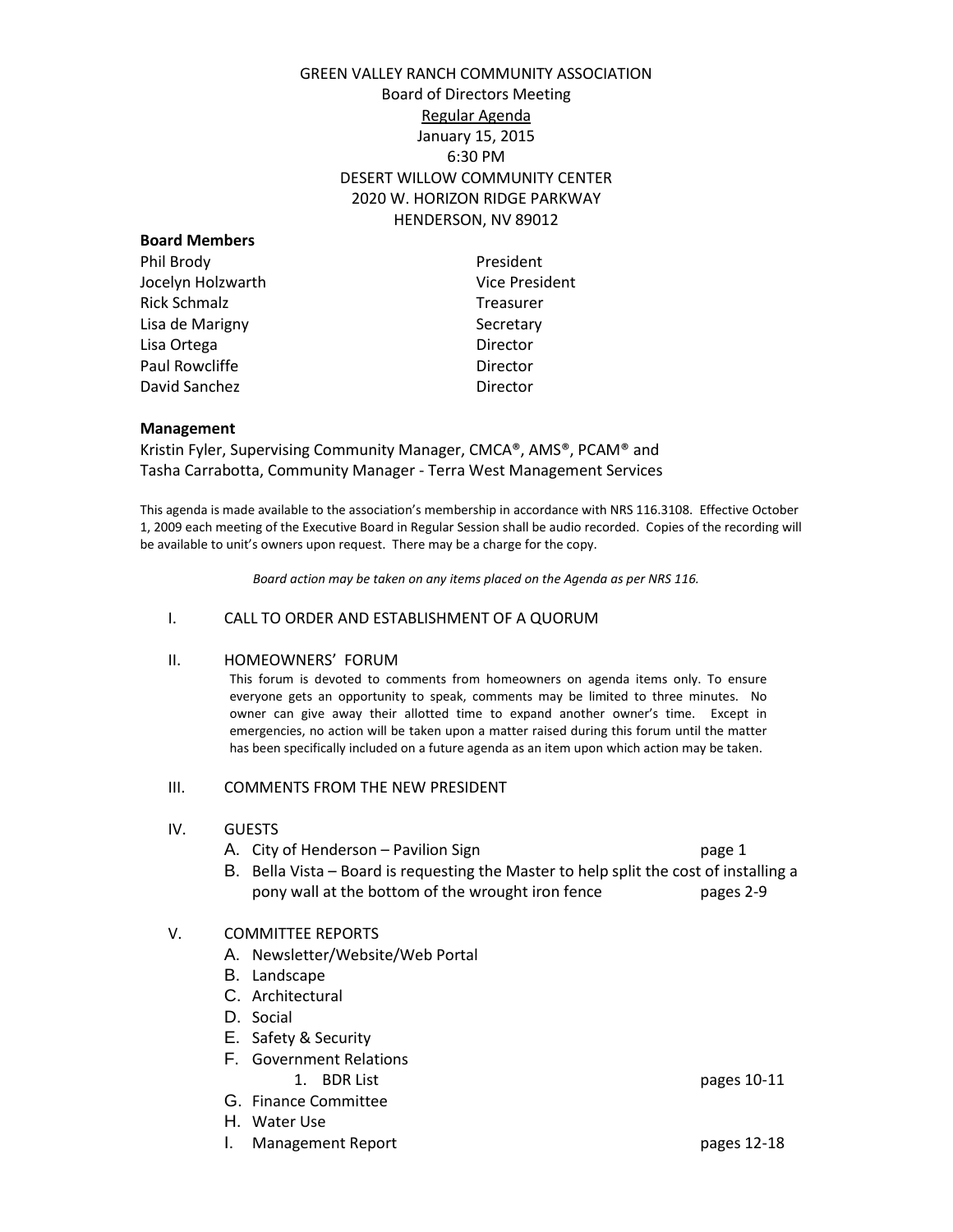# VI. CONSENT AGENDA ITEMS

Unless an item is pulled for discussion, the Board of Directors will take action on all consent agenda items with one motion, accepting the recommendations as stated on the agenda item. To pull an item for discussion, please notify the Board President before action is taken on the consent agenda items.

|                  | A. Approval of Minutes - November 20, 2014                            | pages 19-24 |  |  |  |
|------------------|-----------------------------------------------------------------------|-------------|--|--|--|
| В.               | 2014 Approved Landscape Proposals Report                              | page 25     |  |  |  |
|                  | 1. 2015 Report will start next month                                  |             |  |  |  |
|                  | C. Acceptance of Financials – October and November 2014               | pages 26-43 |  |  |  |
|                  | D. Review of Litigation Disclosure                                    | pages 44-47 |  |  |  |
| Е.               | Next Meeting - February 19, 2015                                      |             |  |  |  |
|                  | F. Annual Calendar                                                    | pages 48-49 |  |  |  |
|                  | G. Priorities/Goals                                                   | page 50     |  |  |  |
|                  | 1. Received majority of the Board, need remaining and management will |             |  |  |  |
|                  | combine the goals to five                                             |             |  |  |  |
|                  | H. Reserve Expense Report                                             | pages 51-53 |  |  |  |
| I.               | 2015 Pending Reserve Projects                                         | page 54     |  |  |  |
| J.               | 2016 Reserve Projects                                                 | page 55     |  |  |  |
|                  |                                                                       |             |  |  |  |
| <b>FINANCIAL</b> |                                                                       |             |  |  |  |

A. Treasurers Report

VII.

| 1. October Operating Fund Adequacy Calculation                 | page 56     |
|----------------------------------------------------------------|-------------|
| 2. Fund Investment Plan                                        | pages 57-58 |
| 3. November Operating Fund Adequacy Calculation                | page 59     |
| 4. Recommendation for additional reserve funding for 2014 year |             |
|                                                                | page 60     |

## VIII. UNFINISHED BUSINESS

A. Workshops – Motion/Discuss/Review to schedule workshops for collection policy, management RFP, Meeting Madness and new homeowner orientation (Management) –

- 1. Management RFP
- 2. Landscape and Tree Maintenance Review
- 3. Meeting Madness
- 4. New Homeowner Orientation
- B. GIS Mapping- Motion/Discuss/Review to open bids and possible approval of GIS mapping (Board) and the contract of the contract of the page 61
	- 1. Not in the 2015 Budget when bids are open and if the board decides to continue it is to be paid out of Operating , it may be over budget
- C. Website and Newsletter RFP Motion/Discuss/Review to approve the RFP for website and newsletter contract (Sandrock) pages 62-64
- D. Lighting at corner of Green Valley and Wingbrook Motion/Discuss/Review to open bids and possible approval of lighting of corner (Schmalz) page 65
	- 1. ISG \$11,160 pages 66-70
	- 2. ABM \$6,781 pages 71-76
	- 3. To be paid out of Reserves CID 1603.1027
- E. Survey of residents Motion/Discuss/Review to postpone opening bids from companies for the survey of residents (Schmalz) page 77
	- 1. To be paid out of Operating
	- 2. Only received one following up with other companies
- F. Wall Repair on Doe Run that leads to Benji Motion/Discuss/Review to approve the wall repair on wall on Doe Run that leads to Benji page 78
	- 1. Intertex \$3,250 pages 79-84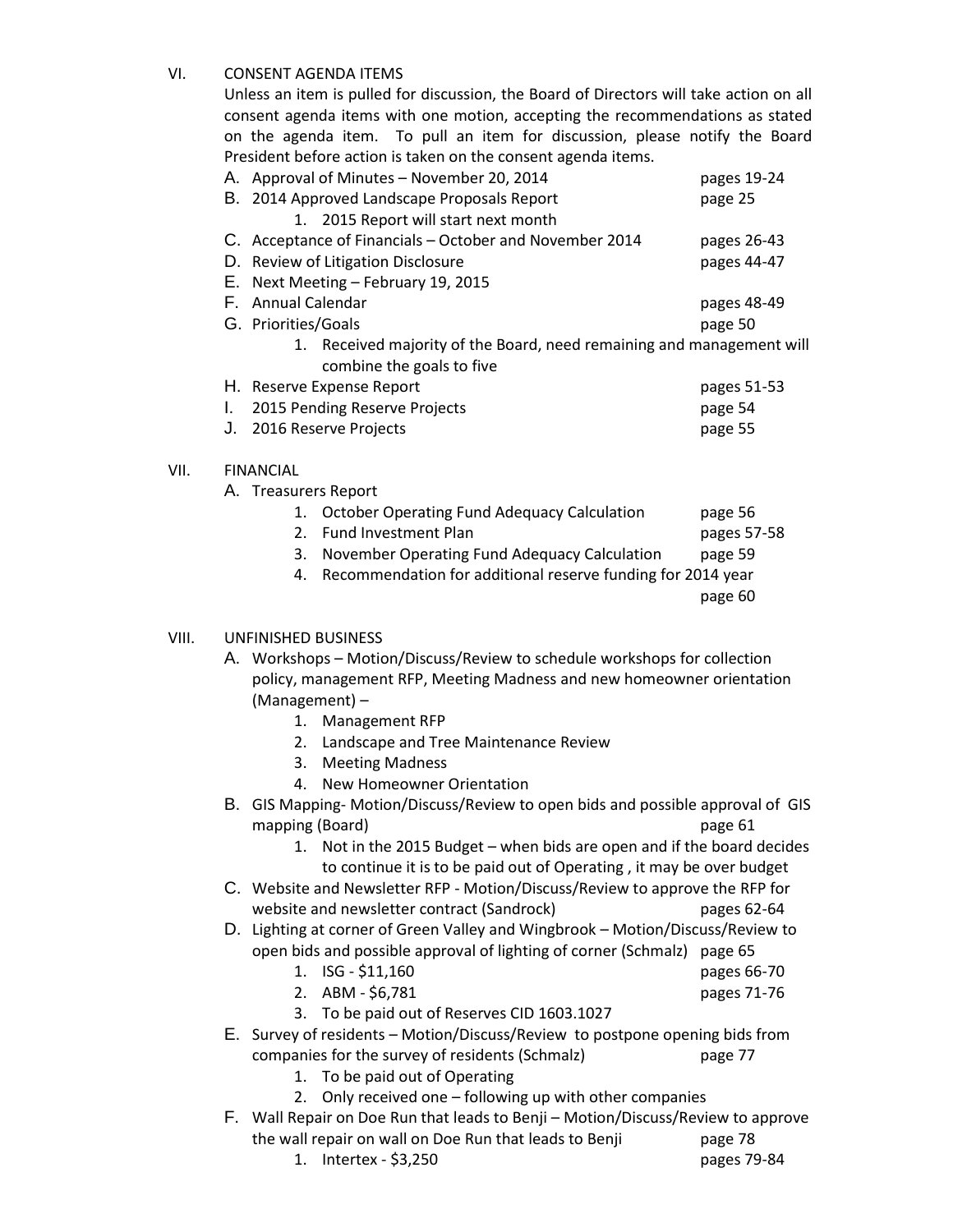|     |    | 2. Nigro - \$2,632.50<br>RSI - \$3,112<br>3.                                   | pages 85-92<br>page 93 |  |
|-----|----|--------------------------------------------------------------------------------|------------------------|--|
|     |    | To be paid out of Reserves CID 1005.1022<br>4.                                 |                        |  |
|     |    | G. Installing a safety component for the drop off at the Cozy Hill Park -      |                        |  |
|     |    | Motion/Discuss/Review to approve installation of a component (Management)      |                        |  |
|     |    |                                                                                | page 94                |  |
|     |    | 1. Park Pro - \$3,830                                                          | pages 95-101           |  |
|     |    | Intertex – min \$4,130 with max of \$5,026<br>2.                               | pages 102-110          |  |
|     |    | Creative Play - no bid<br>3.                                                   |                        |  |
|     |    | Green Living - \$12,576<br>4.                                                  | pages 111-116          |  |
|     |    | To be paid out of Operating, not budgeted for<br>5.                            |                        |  |
|     |    | To be added to the next Reserve Study<br>6.                                    |                        |  |
|     |    |                                                                                |                        |  |
| IX. |    | <b>NEW BUSINESS</b>                                                            |                        |  |
|     |    | A. Board liaison - Motion/Discuss/Review the appointment of Board liaison      |                        |  |
|     |    | (Management)                                                                   |                        |  |
|     |    | 1. Legal Counsel                                                               |                        |  |
|     |    | B. Re-Appointment of Current Committee members - Motion/Discuss/Review the     |                        |  |
|     |    | re-appointment of current members to each committee (Management)               |                        |  |
|     |    | Landscape<br>1.                                                                | page 117               |  |
|     |    | 2. Architectural                                                               | page 118               |  |
|     |    | 3.<br>Social                                                                   | page 119               |  |
|     |    | C. Appointment of new members to the Social Committee $-$                      |                        |  |
|     |    | Motion/Discuss/Review to appointment of new member to social committee         |                        |  |
|     |    | (Management)                                                                   | pages 120-122          |  |
|     |    | D. Appointment of new member to the Security & Safety Committee -              |                        |  |
|     |    | Motion/Discuss/Review to appointment of new member to the security and         |                        |  |
|     |    | safety committee (Management)                                                  | pages 123-124          |  |
|     |    | E. Acceptance of the resignation of Candy Lappen from the ARC Committee -      |                        |  |
|     |    | Motion/Discuss/Review the acceptance of the resignation of Candy Lappen from   |                        |  |
|     |    | the ARC Committee (Management)                                                 | page 125               |  |
|     |    | F. Landscape Maintenance bids - Review/Discuss/Motion to open sealed bids for  |                        |  |
|     |    | landscape maintenance bids (Management)                                        | page 126               |  |
|     |    | G. Tree Maintenance bids - Review/Discuss/Motion to open sealed bids for tree  |                        |  |
|     |    | maintenance bids (Management)                                                  | page 127               |  |
|     |    | H. Approval of the Evaluation Process and Distribution - Review/Discuss/Motion |                        |  |
|     |    | to approve the evaluation process and distribution to the landscape committee  |                        |  |
|     |    | and Board (Brody)                                                              |                        |  |
|     |    | 1. To be sent to the board prior or at the meeting.                            |                        |  |
|     | I. | Recommendation from HCI for monument areas on the raised circular planters     |                        |  |
|     |    | - Review/Discuss/Motion to create RFP per recommendations from HCI             |                        |  |
|     |    | (Landscape Committee)                                                          | pages 128-129          |  |
|     |    | 1. All landscape committee members agreed to bid all options out               |                        |  |
|     |    | J. Proposal from HCI for landscape management for \$9,430.00 -                 |                        |  |
|     |    | Motion/Discuss/Review to approve/deny/postpone the approval of HCI             |                        |  |
|     |    | proposal for landscape management in the amount of \$9,430 (Landscape          |                        |  |
|     |    | Committee)                                                                     | pages 130-131          |  |
|     |    | 1. All landscape committee members agreed on this proposal                     |                        |  |
|     |    | To be paid out of Operating<br>2.                                              |                        |  |
|     |    | K. RFP created by HCI for tree root management - Motion/Discuss/Review to      |                        |  |
|     |    | approve/deny postpone the RFP created by HCI for the tree root management      |                        |  |
|     |    | (Landscape Committee)                                                          | pages 132-143          |  |

1. All landscape committee members agreed on this proposal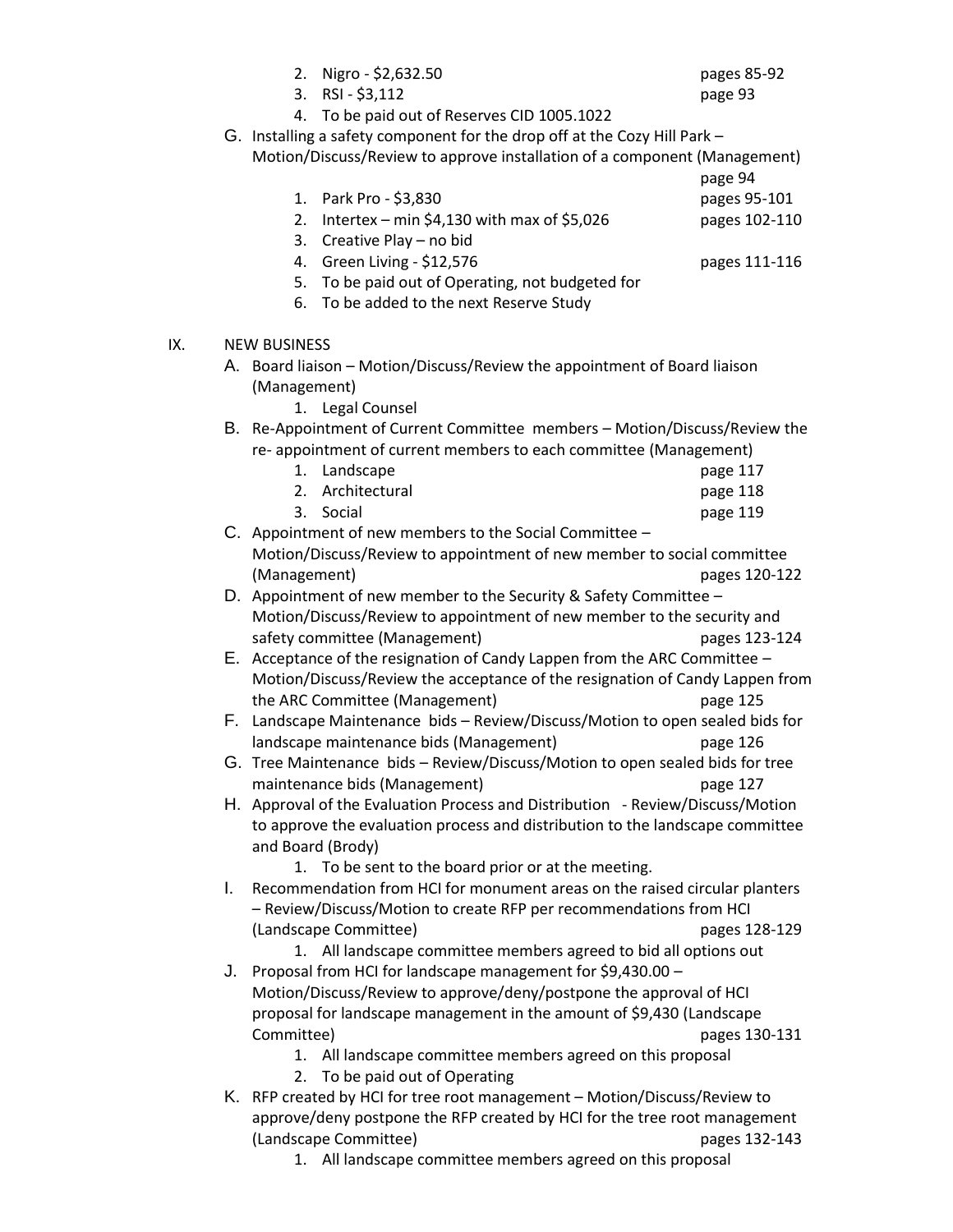- L. Release of the HCI Landscape Assessment to Jaramillo Motion/Discuss/Review to release the HCI landscape assessment to Jaramillo for a response to the report (Landscape Committee)
	- 1. All landscape committee members agreed on this
- M. Street Lighting at Amazing Valley and Palomino Village Motion/Discuss/Review the City of Henderson's response to the lighting issue (Management)

pages 144-148

- N. Intertex Proposal to remove Styrofoam pillar cap and install concrete cap Motion/Discuss/Review the approve of Intertex proposal in the amount of \$585.00 to replace the pillar cap (Management) pages 149-151 1. To be paid out of Reserves CID 1005.1022
- O. Renewal of CAI membership Motion/Discuss/Approval of the renewal of the CAI membership in the amount of \$515 that expires in March 2015 (Management) pages 152-153
	- 1. To be paid out of Operating
	- 2. It is budgeted for
- P. Part-time staff revisit at 6 months Motion/Discuss/Approval of continuing or discontinuing with the part-time staff for return call, 60 day notices and misc. projects (Management) @ 472 per month estimate
	- 1. 6 months expires 1/21/15
- Q. Painting on numbers on all light poles Motion/Discuss/Approval to approve/deny/postpone Bob Fix It in the amount of \$650.00 to paint on numbers on all light poles (Management) example the page 154
	- 1. To be paid out of Reserves CID 211.1012
- R. Intertex Proposal to replace missing block column on the wall facing the trail behind Hidden Ranch – Motion/Discuss/Review the approval/denial/postpone of the Intertex proposal in the amount of \$1,165 (Management) pages 155-158 1. To be paid out of Reserves CID 1005.1022
- S. Intertex Proposal to repair and paint damage to block wall behind Lily Pond Motion/Discuss/Review the approval/denial/postpone of the Intertex proposal in the amount of \$2,025 (Management) pages 159-161
	- 1. To be paid out of Reserves CID 1005.1022
	- 2. Car Accident no police report
- T. Appointment of new members to the Water Use Committee Motion/Discuss/Review to appointment of new member to Water Use committee (Management)
- U. Estates ARC Application Motion/Discuss/Review to approve with conditions the replacing of gates, raising of walls, installation of shepherds hooks and installing of landscaping (ARC Committee/Sub Association) pages 162-180
	- 1. ARC Committee recommends approval with the following conditions: permits when necessary and landscape plans to be submitted prior to installations
- X. INFORMATIONAL/UPDATES
	- A. Asphalting the trail across from Friendship Park Update
	- B. Return Mail
	- C. Mailboxes Review the development management has done in regards to surveying the mailboxes and submitting work orders (Schmalz)
		- 1. Mailboxes have been photographed and location documented.
		- 2. Management has submitted over 55 work orders to USPS
- XI. HOMEOWNER LETTERS / REQUESTS A. Mailboxes **page 181**